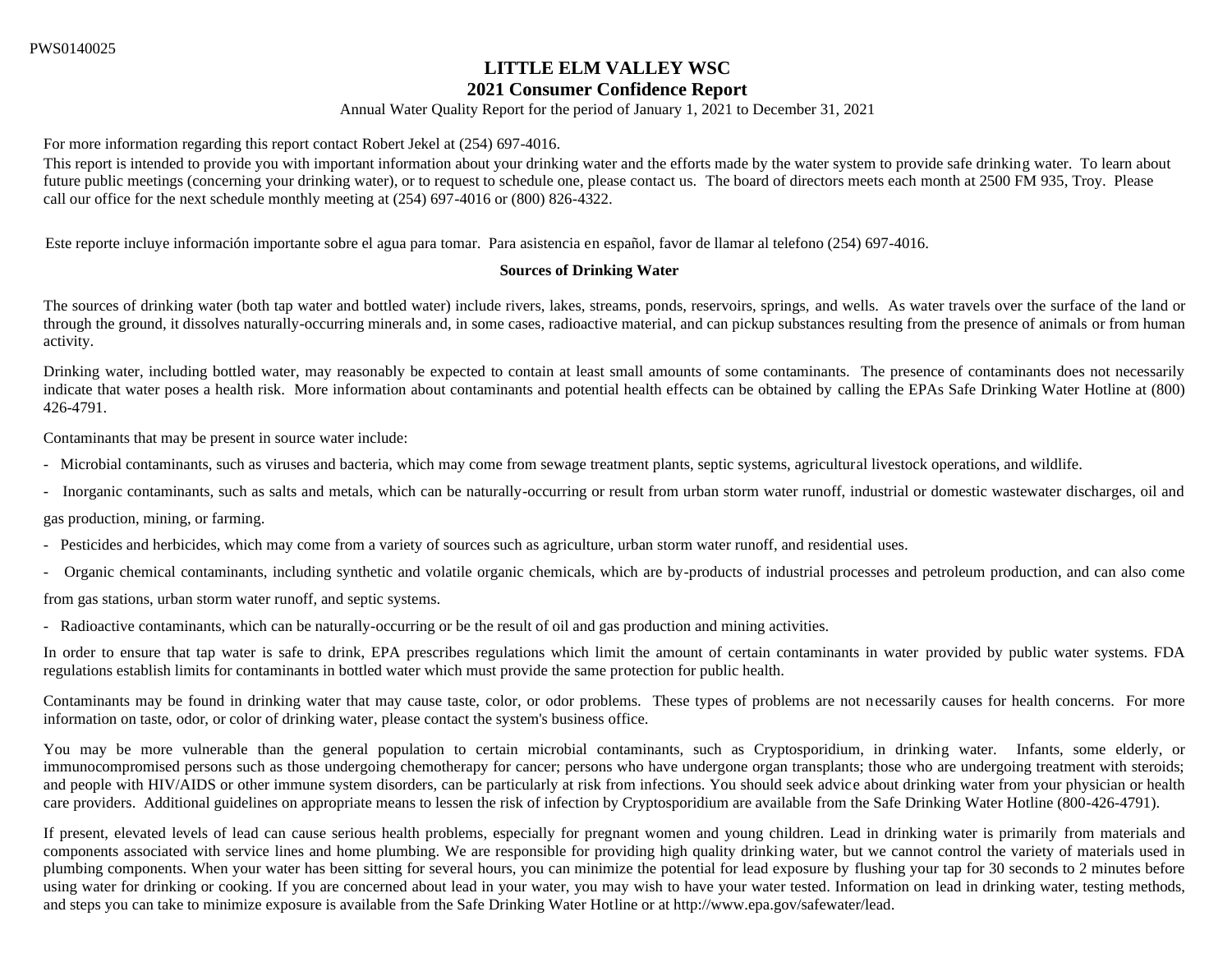#### **Information about Source Water Assessments**

A Source Water Susceptibility Assessment for your drinking water source(s) is currently being updated by the Texas Commission on Environmental Quality. This information describes the susceptibility and types of constituents that may come into contact with your drinking water source based on human activities and natural conditions. The information contained in the assessment allows us to focus source water protection strategies.

For more information about your sources of water, please refer to the Source Water Assessment Viewer available at the following URL: http://gis3.tceq.state.tx.us/swav/Controller/index.jsp?wtrsrc=

Further details about sources and source-water assessments are available in Drinking Water Watch at the following URL: <http://dww.tceq.texas.gov/DWW>

LITTLE ELM VALLEY WSC is a mixture of Purchased Surface Water and Groundwater.

| Source Water Name         |                          | Type of Water | <b>Report Status</b> | Location               |
|---------------------------|--------------------------|---------------|----------------------|------------------------|
| Plant 1                   | 6213 Lower Troy RD       | GW            | Active               | <b>Trinity Aquifer</b> |
| SW FROM CENTRAL TEXAS WSC | <b>CC FROM TX0140161</b> | <b>SW</b>     | Active               | Stillhouse Hollow Lake |

The TCEQ completed an assessment of your source water and results indicate that some of your sources are susceptible to certain contaminants. The sampling requirements for your water system are based on this susceptibility and previous sample data. Any detections of these contaminants may be found in this Consumer Confident Report. For more information on source water assessments and protection efforts at our system, contact Robert Jekel.

#### **Water Quality Test Results**

| Definitions:                                       | The following tables contain scientific terms and measures, some of which may require explanation.                                                                                                        |
|----------------------------------------------------|-----------------------------------------------------------------------------------------------------------------------------------------------------------------------------------------------------------|
| Avg:                                               | Regulatory compliance with some MCLs are based on running annual average of monthly samples.                                                                                                              |
| Maximum Contaminant Level or MCL:                  | The highest level of a contaminant that is allowed in drinking water. MCLs are set as close to the MCLGs as feasible using the best available treatment technology.                                       |
| Maximum Contaminant Level Goal or MCLG:            | The level of a contaminant in drinking water below which there is no known or expected risk to health. MCLGs allow for a margin of safety.                                                                |
| Maximum residual disinfectant level or MRDL:       | The highest level of a disinfectant allowed in drinking water. There is convincing evidence that addition of a disinfectant is necessary for control of microbial<br>contaminants.                        |
| Maximum residual disinfectant level goal or MRDLG: | The level of a drinking water disinfectant below which there is no known or expected risk to health. MRDLGs do not reflect the benefits of the use of disinfectants to<br>control microbial contaminants. |
| <b>MFL</b>                                         | million fibers per liter (a measure of asbestos)                                                                                                                                                          |
| na:                                                | not applicable.                                                                                                                                                                                           |
| <b>NTU</b>                                         | nephelometric turbidity units (a measure of turbidity)                                                                                                                                                    |
| pCi/L                                              | picocuries per liter (a measure of radioactivity)                                                                                                                                                         |
| ppb:                                               | micrograms per liter or parts per billion - or one ounce in 7,350,000 gallons of water.                                                                                                                   |
| ppm:                                               | milligrams per liter or parts per million - or one ounce in 7,350 gallons of water.                                                                                                                       |
| ppt                                                | parts per trillion, or nanograms per liter $(ng/L)$                                                                                                                                                       |
| ppq                                                | parts per quadrillion, or picograms per liter $(pg/L)$                                                                                                                                                    |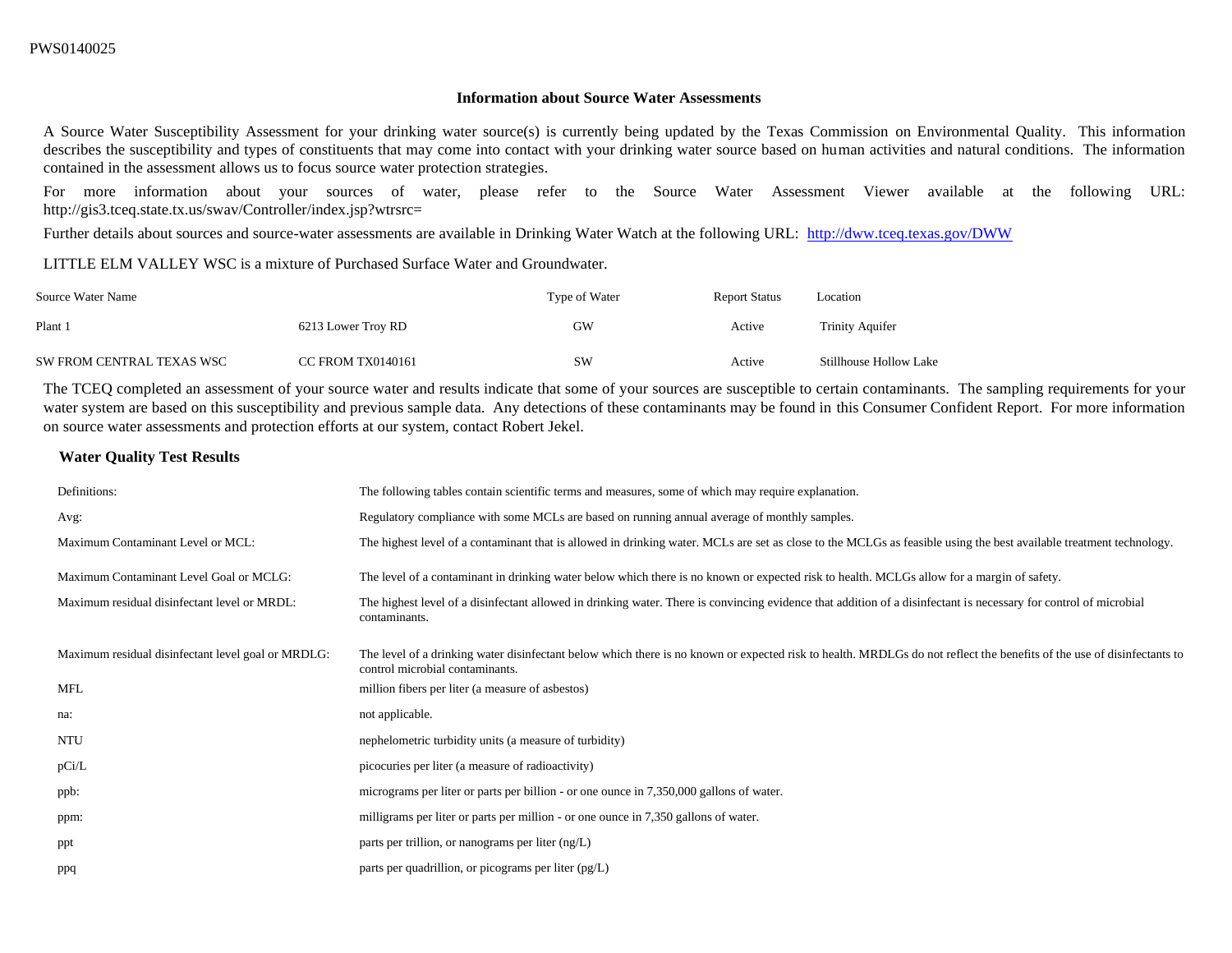#### **2021 Regulated Contaminants Detected**

#### **Lead and Copper**

Definitions:

Action Level Goal (ALG): The level of a contaminant in drinking water below which there is no known or expected risk to health. ALGs allow for a margin of safety. Action Level: The concentration of a contaminant which, if exceeded, triggers treatment or other requirements which a water system must follow.

| <b>Lead and Copper</b>                     | Date Sampled |                    | MCLG          | Action Level (AL) | 90th Percentile  | # Sites Over AL |       | Units | Violation              | Likely Source of Contamination                                                                                |
|--------------------------------------------|--------------|--------------------|---------------|-------------------|------------------|-----------------|-------|-------|------------------------|---------------------------------------------------------------------------------------------------------------|
| Copper                                     | 2020         |                    | 1.3           | 1.3               | 0.15             | $\theta$        |       | ppm   | N                      | Erosion of natural deposits; Leaching from<br>wood preservatives; Corrosion of household<br>plumbing systems. |
| Lead                                       | 2020         |                    |               | 15                |                  | $\Omega$        |       | ppb   | N                      | Corrosion of household plumbing systems;<br>Erosion of natural deposits.                                      |
| <b>Maximum Residual Disinfectant Level</b> |              | Collection<br>date | Average Level | Minimum<br>Level  | Maximum<br>Level | <b>MRDL</b>     | MRDLG | Units | Source of Disinfectant |                                                                                                               |
| <b>Chlorine Residual, Chloramines</b>      |              | 2021               | 1.51          | 0.52              | 3.5              |                 |       | ppm   |                        | Disinfectant used to control microbes.                                                                        |

In the water loss audit submitted to the Texas Water Development Board for the time period of Jan-Dec 2021, our system lost an estimated 33,403,167gallons of water. If you have any questions about the water loss audit please call our office.

## **Regulated Contaminants**

| <b>Disinfectants and Disinfection By-</b><br><b>Products</b>                                                                                      | <b>Collection Date</b> | <b>Highest Level</b><br>Detected | Range of Levels<br>Detected | <b>MCLG</b>              | <b>MCL</b> | Units | Violation   | Likely Source of Contamination                                                                                                   |
|---------------------------------------------------------------------------------------------------------------------------------------------------|------------------------|----------------------------------|-----------------------------|--------------------------|------------|-------|-------------|----------------------------------------------------------------------------------------------------------------------------------|
| Haloacetic Acids (HAA5)*                                                                                                                          | 2021                   | 20                               | $4.2 - 29.5$                | No goal for the<br>total | 60         | ppb   | N           | By-product of drinking water disinfection.                                                                                       |
| * The value in the Highest Level or Average Detected column is the highest average of all HAA5 sample results collected at a location over a year |                        |                                  |                             |                          |            |       |             |                                                                                                                                  |
| Total Trihalomethanes (TTHM)*                                                                                                                     | 2021                   | 30                               | $9.2 - 28.9$                | No goal for the<br>total | 80         | ppb   | $_{\rm N}$  | By-product of drinking water disinfection.                                                                                       |
| The value in the Highest Level or Average Detected column is the highest average of all TTHM sample results collected at a location over a year   |                        |                                  |                             |                          |            |       |             |                                                                                                                                  |
| <b>Inorganic Contaminants</b>                                                                                                                     | <b>Collection Date</b> | <b>Highest Level</b><br>Detected | Range of Levels<br>Detected | <b>MCLG</b>              | <b>MCL</b> | Units | Violation   | Likely Source of Contamination                                                                                                   |
| Barium                                                                                                                                            | 2021                   | 0.0371                           | $0.0371 - 0.0371$           | 2                        | 2          | ppm   | $\mathbf N$ | Discharge of drilling wastes; Discharge from metal<br>refineries; Erosion of natural deposits.                                   |
| Cyanide                                                                                                                                           | 01/28/2020             | 20                               | $20 - 20$                   | 200                      | 200        | ppb   | N           | Discharge from plastic and fertilizer factories;<br>Discharge from steel/metal factories.                                        |
| Fluoride                                                                                                                                          | 2021                   | 1.65                             | $1.65 - 1.65$               | $\overline{4}$           | 4.0        | ppm   | N           | Erosion of natural deposits; Water additive which<br>promotes strong teeth; Discharge from fertilizer and<br>aluminum factories. |
| Nitrate [measured as Nitrogen]                                                                                                                    | 2021                   | 0.11                             | $0.08 - 0.11$               | 10                       | 10         | ppm   | N           | Runoff from fertilizer use; Leaching from septic<br>tanks, sewage; Erosion of natural deposits.                                  |
| <b>Selenium</b>                                                                                                                                   | 2021                   | 3.8                              | $3.8 - 3.8$                 | 50                       | 50         | ppb   | N           | Discharge from petroleum and metal refineries;<br>Erosion of natural deposits; Discharge from mines.                             |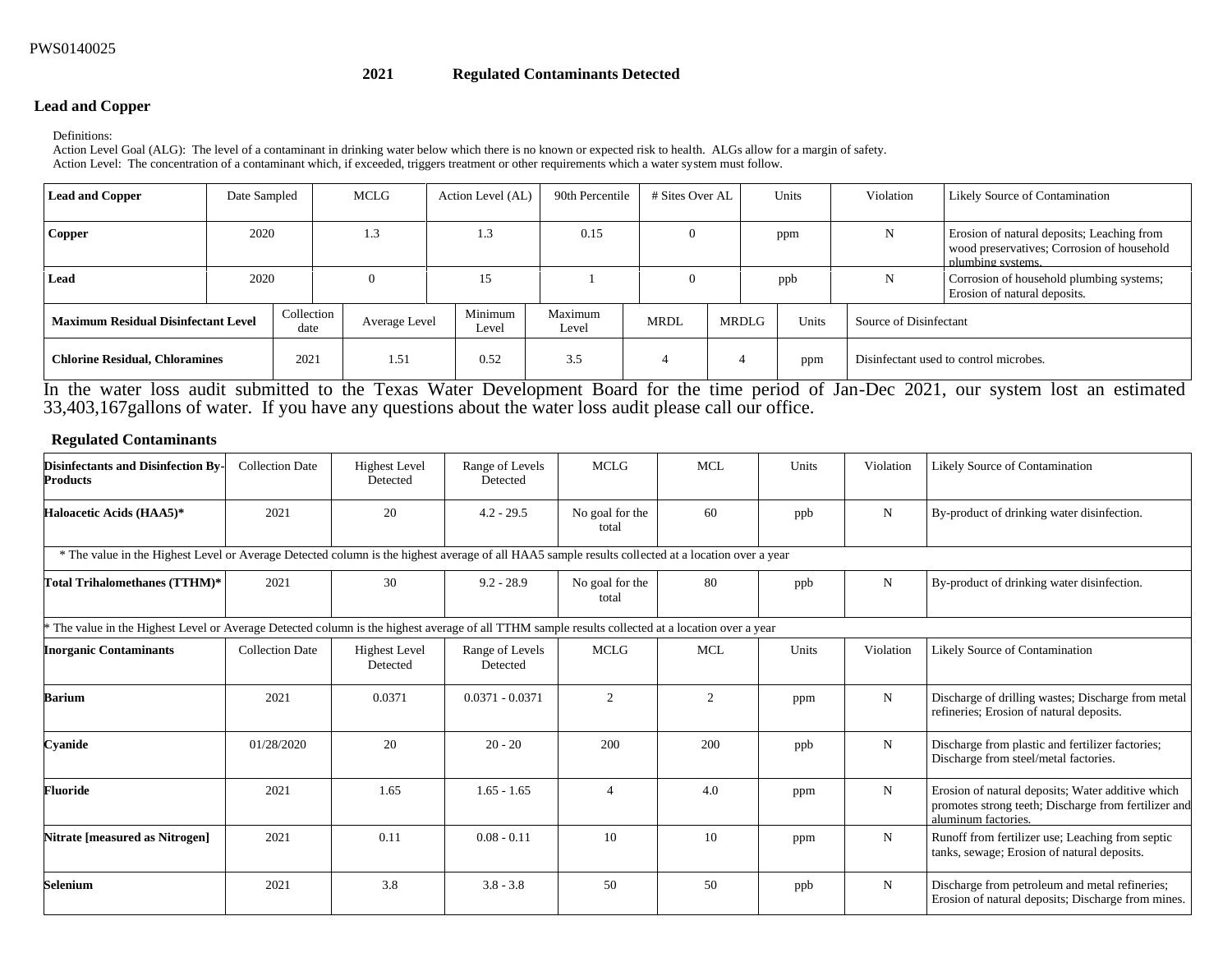#### **2021 Water Quality Test Results**

## **CENTRAL TEXAS WATER SUPPLY CORPORATION**

| <b>Disinfection By-Products</b> | <b>Collection Date</b> | <b>Highest Level</b><br><b>Detected</b> | <b>Range of Individual</b><br><b>Samples</b> | <b>MCLG</b>              | <b>MCL</b> | <b>Units</b> | <b>Violation</b> | <b>Likely Source of Contamination</b>      |
|---------------------------------|------------------------|-----------------------------------------|----------------------------------------------|--------------------------|------------|--------------|------------------|--------------------------------------------|
| <b>Chlorite</b>                 | 2021                   | 0.254                                   | $0 - 0.254$                                  | 0.8                      |            | ppm          | N                | By-product of drinking water disinfection. |
| <b>Haloacetic Acids (HAA5)</b>  | 2021                   | 18                                      | $11.4 - 25$                                  | No goal for the<br>total | 60         | ppb          | N                | By-product of drinking water disinfection. |

'\* The value in the Highest Level or Average Detected column is the highest average of all HAA5 sample results collected at a location over a year'

| <b>Total Trihalomethanes</b> | 2021 | $20^{\circ}$ | 19.9 - 41.2 | No goal for the | 80 | nnh | By-product of drinking water disinfection. |
|------------------------------|------|--------------|-------------|-----------------|----|-----|--------------------------------------------|
| (TTHM)                       |      |              |             | total           |    |     |                                            |
|                              |      |              |             |                 |    |     |                                            |

'\* The value in the Highest Level or Average Detected column is the highest average of all TTHM sample results collected at a location over a year'

| <b>Inorganic Contaminants</b>                                                   | <b>Collection Date</b> | <b>Highest Level</b><br><b>Detected</b> | <b>Range of Individual</b><br><b>Samples</b> | <b>MCLG</b>    | <b>MCL</b>     | <b>Units</b> | <b>Violation</b> | <b>Likely Source of Contamination</b>                                                                                            |
|---------------------------------------------------------------------------------|------------------------|-----------------------------------------|----------------------------------------------|----------------|----------------|--------------|------------------|----------------------------------------------------------------------------------------------------------------------------------|
| <b>Barium</b>                                                                   | 2021                   | 0.0466                                  | $0.0294 - 0.0466$                            | 2              | $\overline{2}$ | ppm          | N                | Discharge of drilling wastes; Discharge from metal<br>refineries; Erosion of natural deposits.                                   |
| Cyanide                                                                         | 2021                   | 100                                     | $60 - 100$                                   | 200            | 200            | ppb          | N                | Discharge from plastic and fertilizer factories;<br>Discharge from steel/metal factories.                                        |
| Fluoride                                                                        | 2021                   | 0.7                                     | $0.21 - 0.67$                                | $\overline{4}$ | 4.0            | ppm          | $\mathbf N$      | Erosion of natural deposits; Water additive which<br>promotes strong teeth; Discharge from fertilizer and<br>aluminum factories. |
| Nitrate [measured as Nitrogen]                                                  | 2021                   | 0.16                                    | $0.1 - 0.16$                                 | 10             | 10             | ppm          | N                | Runoff from fertilizer use; Leaching from septic<br>tanks, sewage; Erosion of natural deposits.                                  |
| <b>Synthetic organic</b><br>contaminants including<br>pesticides and herbicides | <b>Collection Date</b> | <b>Highest Level</b><br><b>Detected</b> | <b>Range of Individual</b><br><b>Samples</b> | <b>MCLG</b>    | <b>MCL</b>     | <b>Units</b> | <b>Violation</b> | <b>Likely Source of Contamination</b>                                                                                            |
| <b>Atrazine</b>                                                                 | 2021                   | 0.21                                    | $0 - 0.21$                                   | $\mathcal{R}$  | 3              | ppb          | N                | Runoff from herbicide used on row crops.                                                                                         |

| <b>Turbidity</b>                  | <b>Level Detected</b> | Limit (Treatment<br>Technique) | <b>Violation</b> | <b>Likely Source of Contamination</b> |
|-----------------------------------|-----------------------|--------------------------------|------------------|---------------------------------------|
| <b>Highest single measurement</b> | 1 NTU                 | NTU                            |                  | Soil runoff.                          |
| Lowest monthly % meeting limit    | 74%                   | 0.3 NTU                        |                  | Soil runoff.                          |

Information Statement: Turbidity is a measurement of the cloudiness of the water caused by suspended particles. We monitor it because it is a good indicator of water quality and the effectiveness of our filtration system a disinfectants.